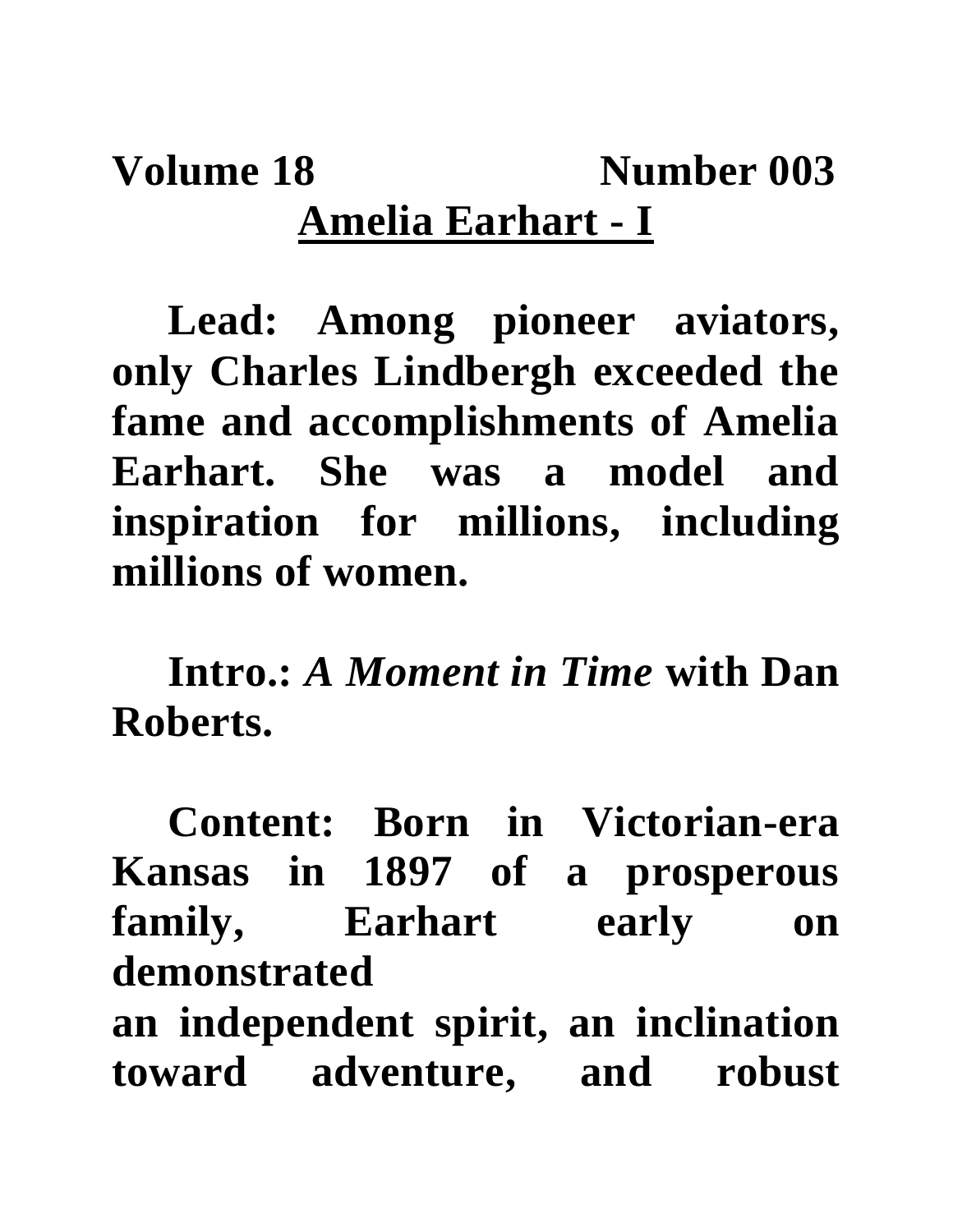**imagination. She refused to be trapped in the usual roles reserved for girls and then later women, playing a variety of sports and showing a remarkable curiosity about all things mechanical. Yet, Earhart read voraciously and had little difficulty succeeding in the affairs of the mind.** 

**During World War I she served as a volunteer nurse in the Canadian war effort. In Toronto Earhart was first exposed to flying, an introduction that quickly became an obsession, receiving her first flying lesson in 1921 in California and buying her first airplane the following year. She was the seventeenth person to receive the National Aeronautic**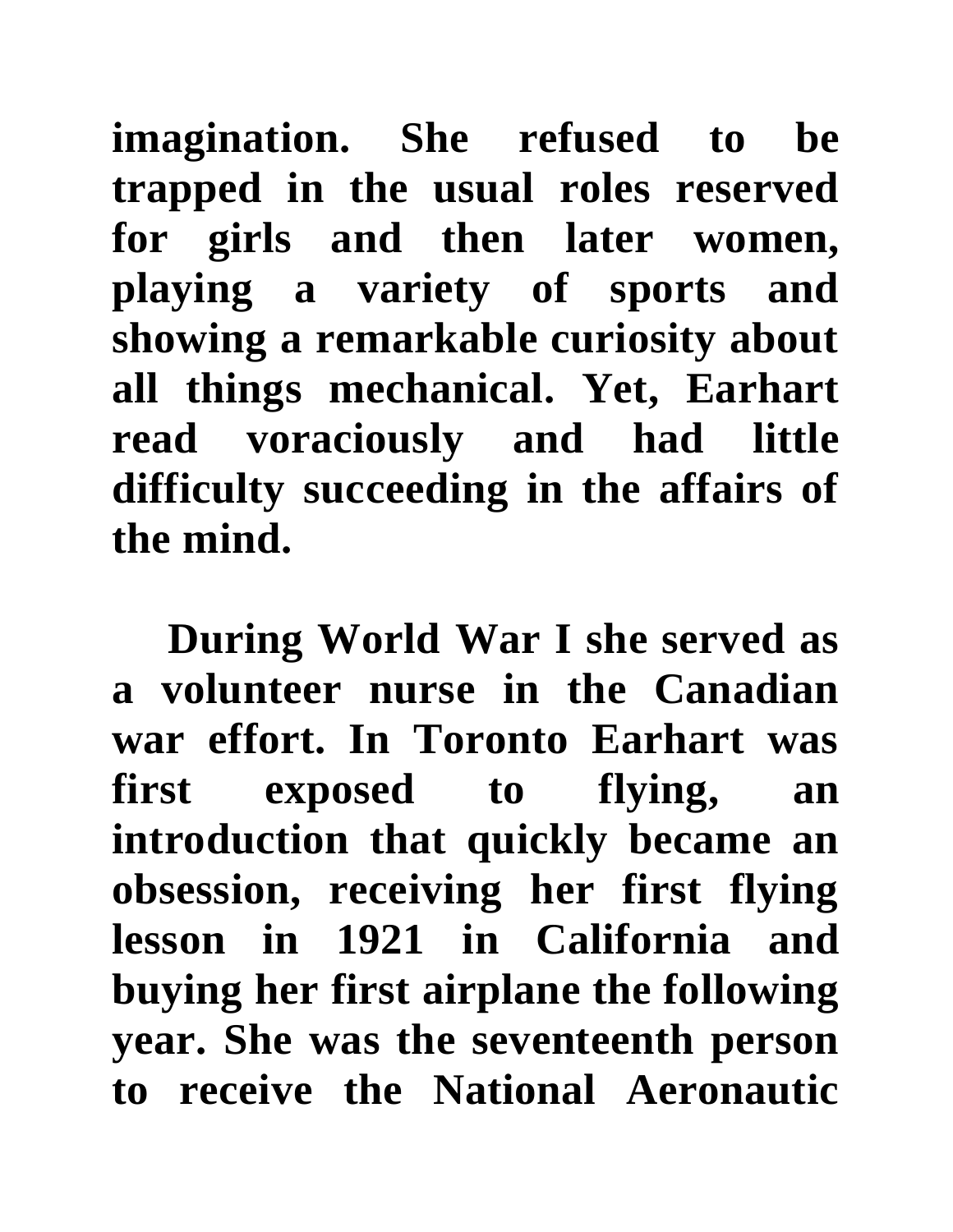**pilot's license.** 

**After her parents divorced, she moved east and became a social worker, teaching English to nonnative speaking students at Harvard and among immigrants in the Boston area, all the while continuing her fascination with flying. In 1928 she was offered the chance to ride passenger on a transatlantic flight and told the story in her first book. Four years later Amelia Earhart became the first woman and only the second person to fly solo across the Atlantic. Encouraged by her husband, publisher George Palmer Putnam, she began a series of record-setting flights overland and sea and began to plan to fly around the world. Next time: Lost.**